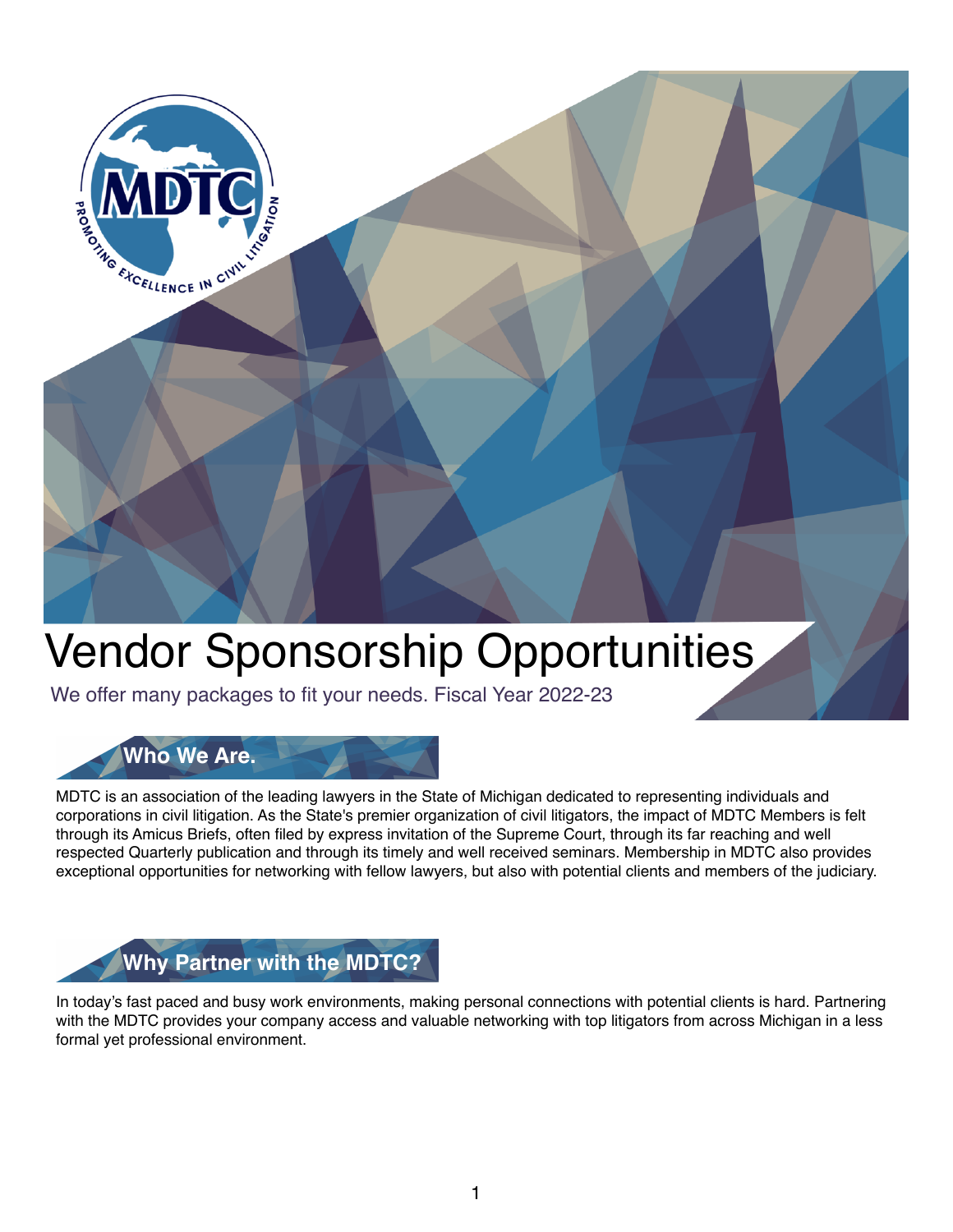**Vendor Sponsorship 2022-23 Select a plan or check the event(s) you're interested in**

|                                                 |                 | Gold<br>\$11,475      | Design<br>Your Own | <b>Needed Details of Sponsorship</b>      |
|-------------------------------------------------|-----------------|-----------------------|--------------------|-------------------------------------------|
| Annual Past Presidents Reception Sponsor *      | \$200           | $\blacktriangledown$  |                    |                                           |
| The Defense Network                             | \$750           | $\blacktriangledown$  |                    | Circle one: Flint, Grand Rapids, Lansing, |
| Winter Meeting Exhibitor **                     | \$650           | $\blacktriangleright$ |                    | Marquette, Saginaw, Southeast Michigan,   |
| Winter Meeting Meal Sponsor *                   | \$400           | $\blacktriangleright$ |                    | <b>Traverse City</b>                      |
| Market Your Company Winter Meeting              | \$350           | $\bm{\omega}$         |                    |                                           |
| Annual Golf Table Sponsor                       | \$450           | ☑                     |                    |                                           |
| Annual Meeting Exhibitor **                     | \$800           | $\blacktriangledown$  |                    | * This sponsorship DOES NOT               |
| Annual Meeting Meal Sponsor *                   | \$400           | $\blacktriangledown$  |                    | include attendance at the event.          |
| Market Your Company Annual Meeting              | \$350           | $\bm{\omega}$         |                    | Attendance fees are extra.                |
| MDTC Fun-Run Sponsor *                          | \$600           | $\blacktriangleright$ |                    |                                           |
| Vendor Profile - Website/Quarterly              | \$200           | $\bm{\omega}$         |                    | ** Vendors can bring up to two            |
| <b>Website Featured in Quarterly</b>            | \$500           | $\bm{\omega}$         |                    | company representatives. Beyond           |
| Quarterly Advertisement (4 issues)              | \$1000          | $\bm{\vee}$           |                    | two, additional Fees will be              |
| Section Teleconference Sponsor                  | \$350           | $\bm{\omega}$         |                    | incurred.                                 |
| Link on MDTC Website                            | \$600           | $\bm{\omega}$         |                    |                                           |
| Legal Excellence Awards *                       | \$500           | $\blacktriangleright$ |                    |                                           |
| <b>Amicus Brief Updates</b>                     | \$200           | $\bm{\omega}$         |                    |                                           |
| Vendor Resource Bank                            | \$375           | $\bm{\omega}$         |                    |                                           |
| E-Newsletter Text Link Sponsor                  | \$600/4 issues  | $\bm{\omega}$         |                    |                                           |
| E-Newsletter Banner Sponsor                     | \$2400/4 issues | $\bm{\mathcal{C}}$    |                    |                                           |
| Social Media Posts                              | \$250/4 posts   | $\bm{\mathcal{U}}$    |                    |                                           |
| Social Media Shout Out                          | \$200           | $\bm{\boxtimes}$      |                    |                                           |
| 60 Second Ad - Board Meeting                    | \$300/1 ad      |                       |                    |                                           |
| <b>Educational Tip - Board Meeting</b>          | \$250/1 ad      | $\blacktriangledown$  |                    |                                           |
| <b>Email Event Promotion - Constant Contact</b> | \$250/1 event   | $\bm{\bm{\vee}}$      |                    |                                           |
| Email Event Promotion - List-serve              | \$200/1 event   | $\blacktriangledown$  |                    |                                           |
| Event Promotion - Facebook                      | \$150/1 event   | $\boldsymbol{\vee}$   |                    |                                           |
| <b>CHOOSE PLAN</b>                              | \$13,275 Value  |                       | Total:             |                                           |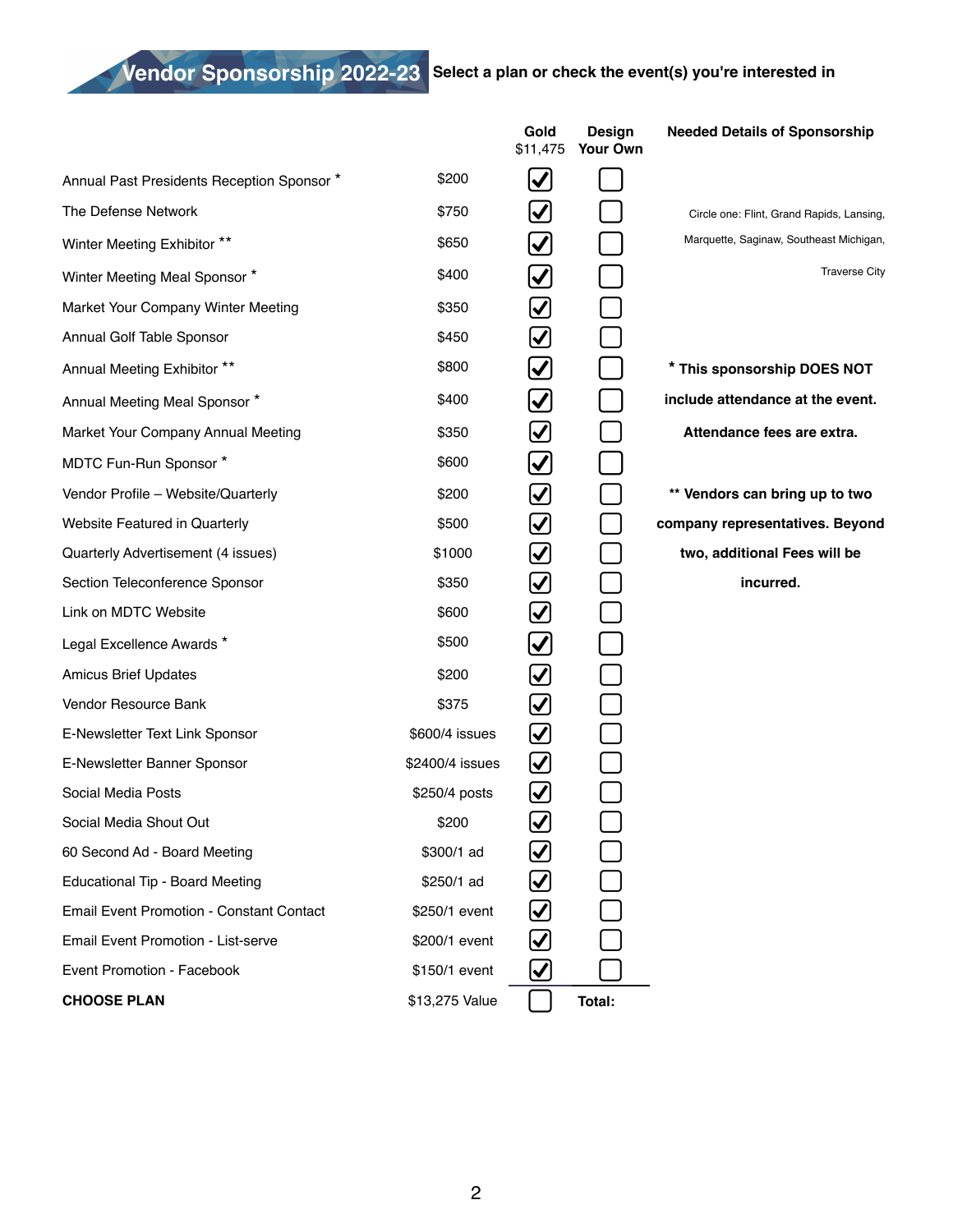Special signage on each table and a larger sign at the entrance to the lunch room will be included with this sponsorship package.

Address

Phone **Fax** Email Address

City State Zip

Check enclosed, payable to MDTC **TOTAL CHARGE: \$**

On occasion, MDTC will add events/activities to their calendar.

Please be advised that no copyrighted music can be played at MDTC events. If music is played, sponsors will be subject to penalties. Please complete this form and return to: MDTC, PO Box 66, Grand Ledge, MI 48837 Phone: (517) 627-3745 Fax: (517) 627-3950 Email: [info@mdtc.org](mailto:info@mdtc.org) Website: [www.mdtc.org](http://www.mdtc.org)

Names of sponsors displayed on signage boards at dinner, in the program, and printed in the Quarterly. Exclusive dinner for all Past Presidents and current leadership**.**

# Hole Sponsors get recognition during the event and in the *Quarterly*. Sign will be posted at tee with your company name with a table

and chair on the tee. All skill levels welcome to attend. Two company representatives included, must provide names in advance. Includes listing on Vendor Resource bank.

#### Exhibitors have the opportunity to introduce a keynote speaker on first come first serve basis, attend and display literature about their products and services during the conference, and participate in all scheduled activities. Company name will be displayed on signage boards. Exhibitors are listed in the Quarterly. Complete listing of all event attendees available on request. Also receive two complimentary registrations and meal tickets. Exhibit hours are 8:30 a.m. to 4:00 p.m. Table/Booth space dimensions are approximately 6`x3`. Attendance Demographic: Civil defense attorneys from 0-50 years in practice. Includes listing on Vendor Resource bank.

**Novimber Meeting – Meal Sponsor** \$400 Special signage on each table and a larger sign at the entrance to the lunch room will be included with this sponsorship package.

An award ceremony recognizing many people and aspects of the law. Recognition as a sponsor will be given at the event and inclusion in event promotion and inclusion on a red carpet photo backdrop at the event.

### Exhibitors have the opportunity to introduce a keynote speaker on first come first serve basis, attend and display literature about their products and services during the conference, and participate in all scheduled activities. Company name will be displayed on signage boards. Exhibitors are listed in the Quarterly. Complete listing of all event attendees available on request. Also receive two complimentary registrations and meal tickets. Exhibit hours: Thursday 1:00 p.m.-7:00 p.m. and Friday 8:00 a.m.-12:00 p.m. Tables/ Booth space dimensions are approximately 6`x3`. Attendance Demographic: Civil defense attorneys from 0-50 years in practice.

**Annual Meeting – Meal Sponsor \$400** 

**Annual Meeting – Table Exhibitor**

**Legal Excellence Awards**

Includes listing on Vendor Resource bank.



**Winter Meeting – Table Exhibitor**

**Past Presidents Reception Sponsor \$200** 

Golf Vendor Hole Table Sponsor **\$450** 

Company Name (please print exactly how you want your company name to appear)

\$650

\$500

\$800

Name of Contracting Representative Who is Attending (name(s) that plan to attend)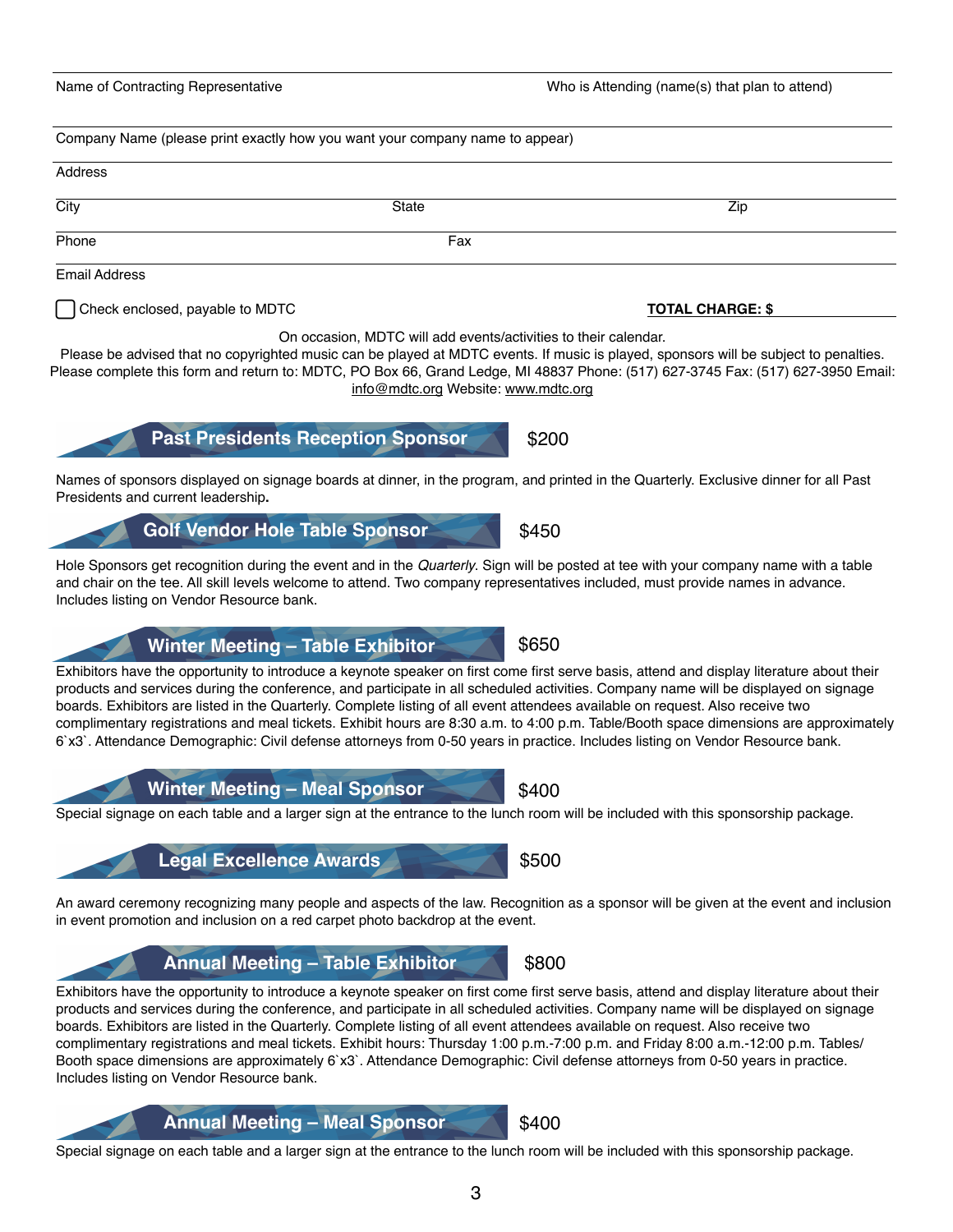4

Company name will be attached to amicus brief press releases that are sent out to the legal community throughout the year when a brief is filed or an opinion is received.

# **MDTC Fun-Run — Rockwell's Ramble** \$600

Held in conjunction with the MDTC Annual Meeting and Conference. Names of sponsors displayed during event and printed in the Quarterly. T-shirts are distributed the day of the event reflecting the firm/company sponsors.

Market Your Company Promotion – Distribution: MDTC will distribute your company materials to all attendees, list your company in the pre/post marketing. Winter or Annual Meeting and Conference

"The Defense Network" are MDTC regional meetings created to provide interaction between lawyers locally. Events arrangements are being developed for events in Flint, Grand Rapids, Lansing, Marquette, Saginaw, Southeast Michigan, and Traverse City. If fully implemented, most defense lawyers throughout Michigan will have a local event right down the road from home. Sponsors will receive recognition at these events for their sponsorship.

Feature your company's profile in the Quarterly. Provide a history on your company or a personal profile of a significant staff member.

| Your company's link placed on<br><b>MDTC's website</b><br>Have a link to your website displayed on the front page of MDTC.org | $$600 - 1$ year                       |                                     |  |  |  |  |
|-------------------------------------------------------------------------------------------------------------------------------|---------------------------------------|-------------------------------------|--|--|--|--|
|                                                                                                                               | <b>Section Teleconference Sponsor</b> | \$350 per event                     |  |  |  |  |
| (Law practice updates / Education opportunities)                                                                              |                                       |                                     |  |  |  |  |
| Appellate Practice                                                                                                            | Labor and Employment                  | <b>Trial Practice</b>               |  |  |  |  |
| Commercial Litigation                                                                                                         | Law Practice Management               | Professional Lability & Health Care |  |  |  |  |
| General Liability                                                                                                             | Municipal & Gov't Liability           | Insurance                           |  |  |  |  |
| In-House Counsel                                                                                                              | Young Lawyers                         |                                     |  |  |  |  |
|                                                                                                                               | <b>Vender Resource Bank</b>           |                                     |  |  |  |  |

Company logo will be put on MDTC's website with link to the company's site, only accessible to members of MDTC.



**Vendor Profile – Quarterly / Website**

Feature your website in MDTC's Quarterly publication.

**The Defense Network**

**Member Website featured in Michigan Defense Quarterly**

**Advertisement in Michigan** 

1⁄2 page horizontal 7.5x 5.5 (Special placement costs more.)

**Defense Quarterly**





\$200 - 1 issue

\$1000 - 4 issues

\$500 - 1 issue

\$200

\$750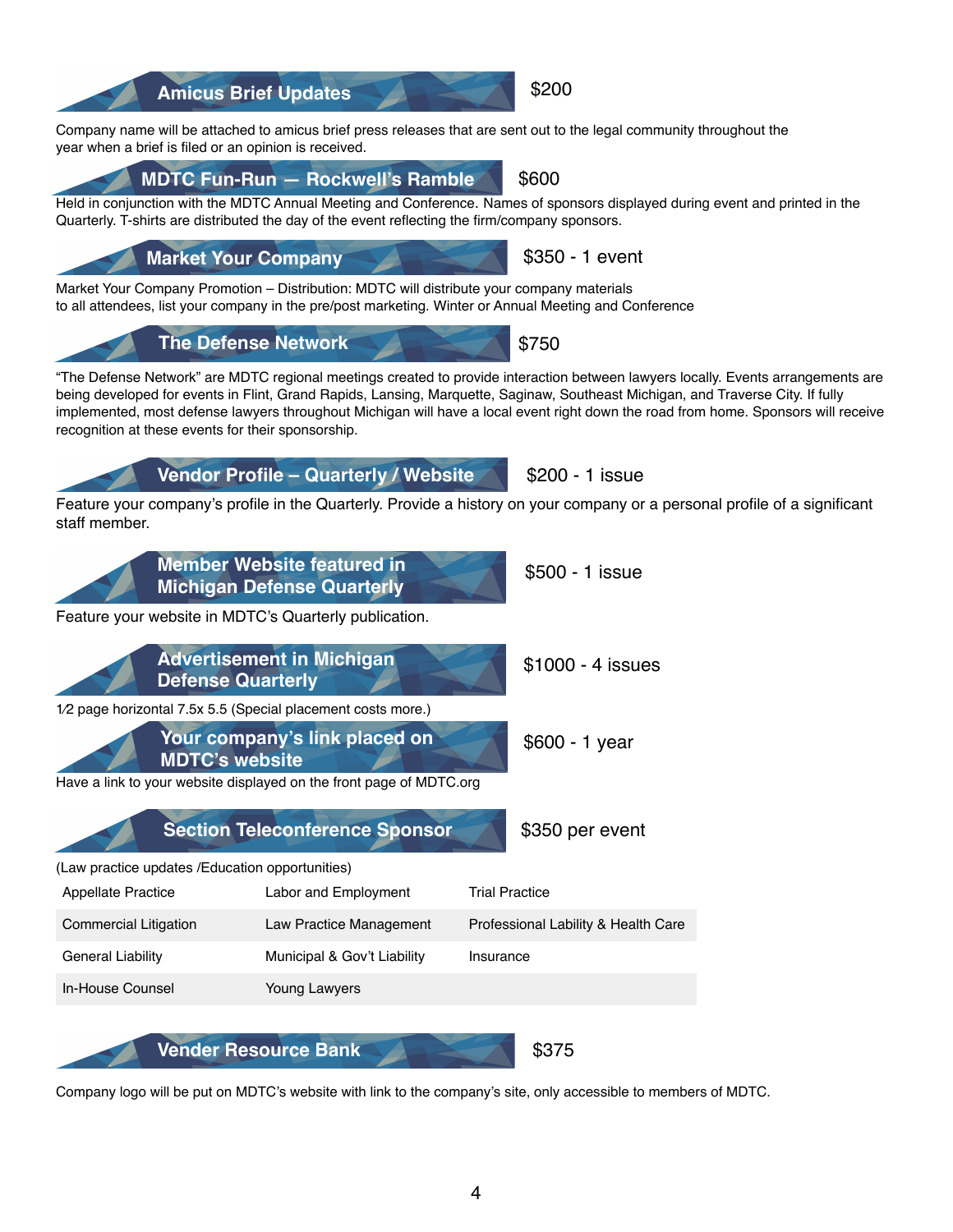## **E-Newsletter Text Link Sponsor 5600 - 4 Issues**

Company logo will be put on MDTC's website with link to the company's site, only accessible to members of MDTC. Have your company logo with link to your company/firm website as the official sponsor. One Text Link Sponsor per issue. - \$150

**E-Newsletter Banner Sponsor 52400 - 4 Issues** 

Have your company name listed in a special area in the E- Newsletter listing the issue sponsors, with a live link to the firm/company website. – \$600 per issue.

MDTC will share posts from the your company to our social media pages, tagging your company page in them.

**Social Media Posts \$250 - 4 Posts** 

**Social Media Shout Out** 2 **1 1 Second 1 Second 1 Post** 

**60 Second Ad - Board Meeting \$300 - 1 Ad** 

MDTC will make a post to all of its platforms (Facebook, Instagram, Twitter, and LinkedIn) shouting out the sponsor with their logo and tagging all social media the sponsor has. Post will also include a live link to the sponsor's website. **Can purchase more than one.**

MDTC will play a short 60 second ad halfway through the monthly board meeting, where all board members will see it. **Can purchase more than one.**

A company representative can enter the meeting before it starts and give a short tip (preferably in relation to COVID-19) and then leave the meeting. **Can purchase more than one.**

MDTC will create a detailed email with all of the event information, including speakers and how to register, and send it to all of its members several times before the event to encourage attendance. **The sponsor must send a list of attendees, if possible, to MDTC after the event.**

MDTC will create a simple email with the event details, including how to register, and send it once to all members who are in its list serve. **Can purchase more than one.**

MDTC will set up an event on Facebook, including how to register, and promote it to its social media following until the event is over. **Can purchase more than one.**

Many of our vendors have asked us if they could bring people to our events. Those rates can be found below, and will be included in the respective EventBrite listings for each event.

Vendor Attendee (Non-Sponsor) - \$300/person Vendor Sponsor - Non-exhibitor (Ex: Meal Sponsor, Other..) - \$250/person Vendor Virtual Attendee - \$75/person

# **Educational Tip - Board Meeting \$250 - 1 Ad**



**List-serve Email Marketing <b>\$200** - 1 Event

**Event Promotion - Facebook** \$150 - 1 Event

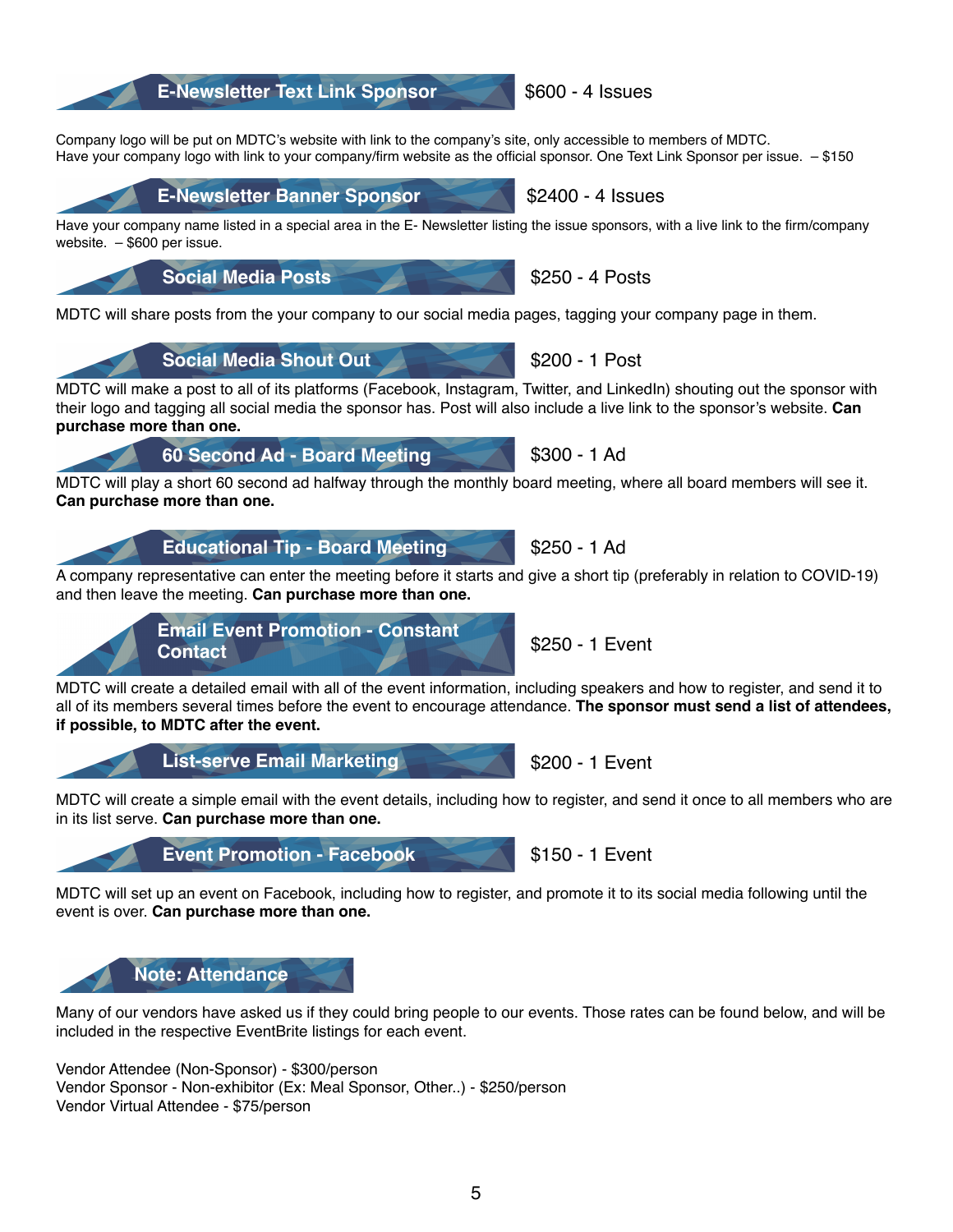## **MDTC Sponsor/Exhibitor Rules**

- 1. Reservations for exhibit space will be accepted on a firstcome, first-served basis. All exhibit space sales are final, and no refunds for cancellations will be granted. Michigan Defense Trial Counsel, Inc. ("MDTC") reserves the right to limit the number of spaces an Exhibitor may purchase. No subletting of space is permitted without the written consent of MDTC.
- 2. Applications for space must be made on the Exhibit Space Contract/Sponsor Application. A submitted application will not be considered unless it is completed and signed. Upon receipt and acceptance of a signed exhibitor application, MDTC will provide a written confirmation.
- 3. MDTC reserves the right to decline space to an applicant if in MDTC's sole judgment the proposed display is not consistent with the purposes of MDTC or would not enhance the exposition. MDTC also reserves the right to evict any Exhibitor whose presentation is deemed offensive. In the event of eviction, Exhibitor waives any fee and MDTC shall not be liable for any refund.
- 4. All Exhibitor representatives must register upon arrival and must wear identification badges at all times. All exhibits must be complete, in place, and staffed at all times the show is open.
- 5. Any Exhibitor failing to occupy space contracted for is not relieved of the obligation for payment of the full rental of such space. If any space is not occupied one-half hour before the opening of the show, the space is forfeited without refund. No exhibit will be allowed to dismantle until after the conclusion of the show.
- 6. MDTC is not responsible for any special equipment, services, or facilities requested or arranged for by an Exhibitor. Each Exhibitor is solely responsible for placing its display in its designated space and removing it on the final show date. All effects remaining afterwards are deemed abandoned and are subject to removal and destruction.
- 7. Each Exhibitor shall conduct its activities so as to avoid interference with neighboring exhibits. It shall be the responsibility of an Exhibitor to report or call to the attention of the manager any questionable activity or disturbing influence that requires correction.
- 8. To assure the safety and security of goods and equipment. It is the responsibility of Exhibitors to remove valuables or take steps to secure them at the close of the business day. Neither MDTC nor the exhibition facility will be liable for any damage to or theft of any property contained in or about the booth of any Exhibitor.
- 9. All electrically wired display material must comply with requirements of the National Board of Fire Underwriters. Display fabrics must be flameproof. No open flames are allowed. The determination of MDTC or the exhibition hall as to the propriety of electrical wiring or similar display-related issues is final.
- 10. All exhibits shall be contained within the contracted exhibit space. No items may be placed in the aisles. No hazardous materials may be stored, placed, or displayed in the booth. No company identification may be placed outside your specific exhibit area (i.e., on posts, pillars, walls, tables, ceilings, etc.). No music, live or recorded, will be allowed at individual booths except as might be included in a videotape or through headphones.
- 11. Violations of any of the regulations by an exhibiting firm or its representatives will result in the forfeiture of exhibit space and loss of monies paid. Any matters arising not specifically provided herein shall be cared for at the discretion of the MDTC.
- 12. Exhibitor agrees to comply promptly with all state and local laws and ordinances and to take out and pay for any permits and licenses required by any governmental agency and pay any fees related thereto. Prizes, awards, drawings, raffles, lotteries, and/or contests sponsored by an Exhibitor not otherwise prohibited by law are permitted.
- 13. No failure nor neglect of MDTC in any instance to exercise any right, power, or privilege under this contract or these regulations shall constitute a waiver of any other right, power, or privilege or of the same right, power, or privilege in any other instance. Any waiver by MDTC must be contained in a written instrument signed by a duly authorized representative of MDTC.
- 14. A fully executed copy of this contract shall serve in all respects as an original for purposes of enforcement of this contract. In the event this contract is interpreted in a court of law, it shall be deemed to have been mutually drafted. For additional information or assistance, contact Madelyne Lawry, MDTC, PO Box 66, Grand Ledge, MI 48837, (517) 627-3745.